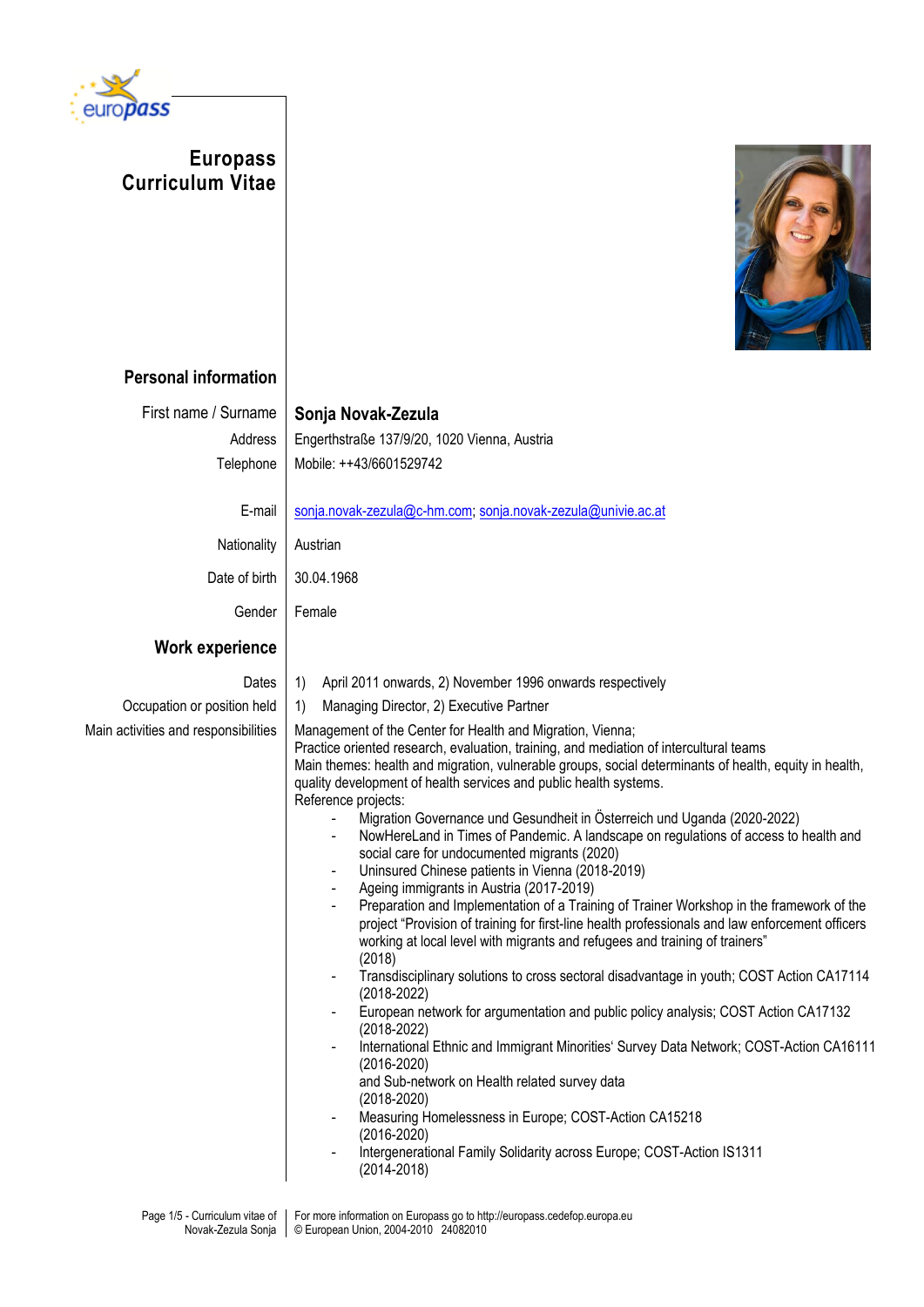| Name and address of employer                         | Ageism - a multi-national, interdisciplinary perspective; COST-Action IS1402<br>$(2014 - 2018)$<br>Successful migration. The migrants' perspective<br>$\qquad \qquad -$<br>$(2017 - 2019)$<br>Migrant family and health: Wellbeing of migrants and their families in sending and receiving<br>$\qquad \qquad -$<br>countries<br>$(2017 - 2018)$<br>Evaluation of the project "Jugend und Amber". AmberMed / Phamig<br>2017-2018<br>Feasibility study in the frame of the action Re-Health "Support Member States under<br>particular migratory pressure in their response to health related challenges"<br>IOM Brussels (2016-2017)<br>Capacity Building for Migration Health Training, Research and Policy Analysis in the East<br>African Community and the European Union particularly Austria<br>in cooperation with College of Humanities and Social Sciences, Makerere University,<br>Kampala/Uganda and Department of Nursing Science, University of Vienna/Austria<br>$(2016 - 2017)$<br>Thematic study on cost-analysis on health care provision for migrants and ethnic minorities.<br>IOM International Organization for Migration (2014-2016)<br>Diversity-oriented quality improvement in Styrian outpatient departments (2015-2016)<br>$\qquad \qquad -$<br>Evaluation of the project "Puente", Caritas Wr. Neustadt (2015-2017)<br>$\qquad \qquad -$<br>"TOGETHER - To Get Health Care Empowerment by Recognizing Care-Receivers Needs"<br>-<br>$(2014 - 2016)$<br>Migrant Integration Policy Index (MIPEX) Health Strand: country study on Austria within the<br>$\qquad \qquad -$<br>joint initiative of IOM, COST-ADAPT und MPG (2014-2016)<br>Evaluation of six NGOs providing health promotion for migrants in Graz, Styria<br>$\overline{\phantom{0}}$<br>(2014) Roma and Health (2013-2015)<br>Management of the doctor-patient-relationship in private hospitals (2012-2014)<br>$\qquad \qquad -$<br>Evaluation of the project Frauengesundheitszentrum für Migrantinnen der Caritas Wr.<br>Neustadt (2012-2014)<br>Vocational training In Prison. Lifelong Learning Programme. Grundvig Learning<br>Partnership (2012-2014)<br>The Nature and Magnitude of the Costs of Exclusion of Documented and Undocumented<br>Migrants from Health Care. ASEF Public Health Network (2012-2013)<br>Internal feasibility study of the Center for Health and Migration, Vienna about accessibility<br>$\qquad \qquad -$<br>of data for economic modelling in Austria and an European context (2011-2012)<br>Quality management approaches towards holistic medical care processes (2010 -2114)<br>"NoWhereCare" Healthcare in NowHereland: Improving Services for Undocumented<br>Migrants in the EU (EC, DG-Sanco, 2008-2010)<br>"NoWhereCare" Healthcare in NowHereland: Improving Services for Undocumented<br>Migrants in Switzerland (ICMPD, 2008-2010)<br>Migrant Nurses Study Vienna (2009 ongoing)<br>$\overline{\phantom{m}}$<br>National partner for the HRA - Health Research Associates for cross-cultural validation of<br>quality of life related questionnaires |  |  |  |  |  |  |
|------------------------------------------------------|--------------------------------------------------------------------------------------------------------------------------------------------------------------------------------------------------------------------------------------------------------------------------------------------------------------------------------------------------------------------------------------------------------------------------------------------------------------------------------------------------------------------------------------------------------------------------------------------------------------------------------------------------------------------------------------------------------------------------------------------------------------------------------------------------------------------------------------------------------------------------------------------------------------------------------------------------------------------------------------------------------------------------------------------------------------------------------------------------------------------------------------------------------------------------------------------------------------------------------------------------------------------------------------------------------------------------------------------------------------------------------------------------------------------------------------------------------------------------------------------------------------------------------------------------------------------------------------------------------------------------------------------------------------------------------------------------------------------------------------------------------------------------------------------------------------------------------------------------------------------------------------------------------------------------------------------------------------------------------------------------------------------------------------------------------------------------------------------------------------------------------------------------------------------------------------------------------------------------------------------------------------------------------------------------------------------------------------------------------------------------------------------------------------------------------------------------------------------------------------------------------------------------------------------------------------------------------------------------------------------------------------------------------------------------------------------------------------------------------------------------------------------------------------------------------------------------------------------------------------------------------------------------------------------------------------------------------------------------------------------------------------------------------------------------------------------------------------------|--|--|--|--|--|--|
| Type of business or sector                           | Trummer & Novak-Zezula OG, Engerthstr. 137/9/20; 1020 Vienna, Austria<br><b>SME</b>                                                                                                                                                                                                                                                                                                                                                                                                                                                                                                                                                                                                                                                                                                                                                                                                                                                                                                                                                                                                                                                                                                                                                                                                                                                                                                                                                                                                                                                                                                                                                                                                                                                                                                                                                                                                                                                                                                                                                                                                                                                                                                                                                                                                                                                                                                                                                                                                                                                                                                                                                                                                                                                                                                                                                                                                                                                                                                                                                                                                        |  |  |  |  |  |  |
| Dates                                                | January 2015 - June 2015<br>January 2013 - August 2013,<br>October 2011 - April 2012                                                                                                                                                                                                                                                                                                                                                                                                                                                                                                                                                                                                                                                                                                                                                                                                                                                                                                                                                                                                                                                                                                                                                                                                                                                                                                                                                                                                                                                                                                                                                                                                                                                                                                                                                                                                                                                                                                                                                                                                                                                                                                                                                                                                                                                                                                                                                                                                                                                                                                                                                                                                                                                                                                                                                                                                                                                                                                                                                                                                       |  |  |  |  |  |  |
| Occupation or position held                          | Senior Scientist                                                                                                                                                                                                                                                                                                                                                                                                                                                                                                                                                                                                                                                                                                                                                                                                                                                                                                                                                                                                                                                                                                                                                                                                                                                                                                                                                                                                                                                                                                                                                                                                                                                                                                                                                                                                                                                                                                                                                                                                                                                                                                                                                                                                                                                                                                                                                                                                                                                                                                                                                                                                                                                                                                                                                                                                                                                                                                                                                                                                                                                                           |  |  |  |  |  |  |
| Main activities and responsibilities                 | Research Project "1240 Vienna. Healthcare in Nowhereland" (1240 Wien. Gesundheitsversorgung im<br>Niemandsland)<br>Research Project: "Intercultural Settings and Health of Turkish Families in Vienna" (Interkulturelle<br>Lebenswelt und Gesundheit von türkischen Familien in Wien)<br>Research Project "Health in Urban Space. The Relevance of Socioeconomic Position and Migrant<br>Status on Health" ("Gesundheit im urbanen Raum: Die Bedeutung von sozioökonomischer Position<br>und Migrationsstatus als Einflussfaktoren auf die Gesundheit der Wiener Bevölkerung)                                                                                                                                                                                                                                                                                                                                                                                                                                                                                                                                                                                                                                                                                                                                                                                                                                                                                                                                                                                                                                                                                                                                                                                                                                                                                                                                                                                                                                                                                                                                                                                                                                                                                                                                                                                                                                                                                                                                                                                                                                                                                                                                                                                                                                                                                                                                                                                                                                                                                                              |  |  |  |  |  |  |
| Name and address of employer                         | Institute for Economic Geography and GIScience, Vienna University for Economics and Business,<br>Welthandelsplatz 1, 1020 Vienna                                                                                                                                                                                                                                                                                                                                                                                                                                                                                                                                                                                                                                                                                                                                                                                                                                                                                                                                                                                                                                                                                                                                                                                                                                                                                                                                                                                                                                                                                                                                                                                                                                                                                                                                                                                                                                                                                                                                                                                                                                                                                                                                                                                                                                                                                                                                                                                                                                                                                                                                                                                                                                                                                                                                                                                                                                                                                                                                                           |  |  |  |  |  |  |
| Page 2/5 - Curriculum vitae of<br>Novak-Zezula Sonja | For more information on Europass go to http://europass.cedefop.europa.eu<br>© European Union, 2004-2010 24082010                                                                                                                                                                                                                                                                                                                                                                                                                                                                                                                                                                                                                                                                                                                                                                                                                                                                                                                                                                                                                                                                                                                                                                                                                                                                                                                                                                                                                                                                                                                                                                                                                                                                                                                                                                                                                                                                                                                                                                                                                                                                                                                                                                                                                                                                                                                                                                                                                                                                                                                                                                                                                                                                                                                                                                                                                                                                                                                                                                           |  |  |  |  |  |  |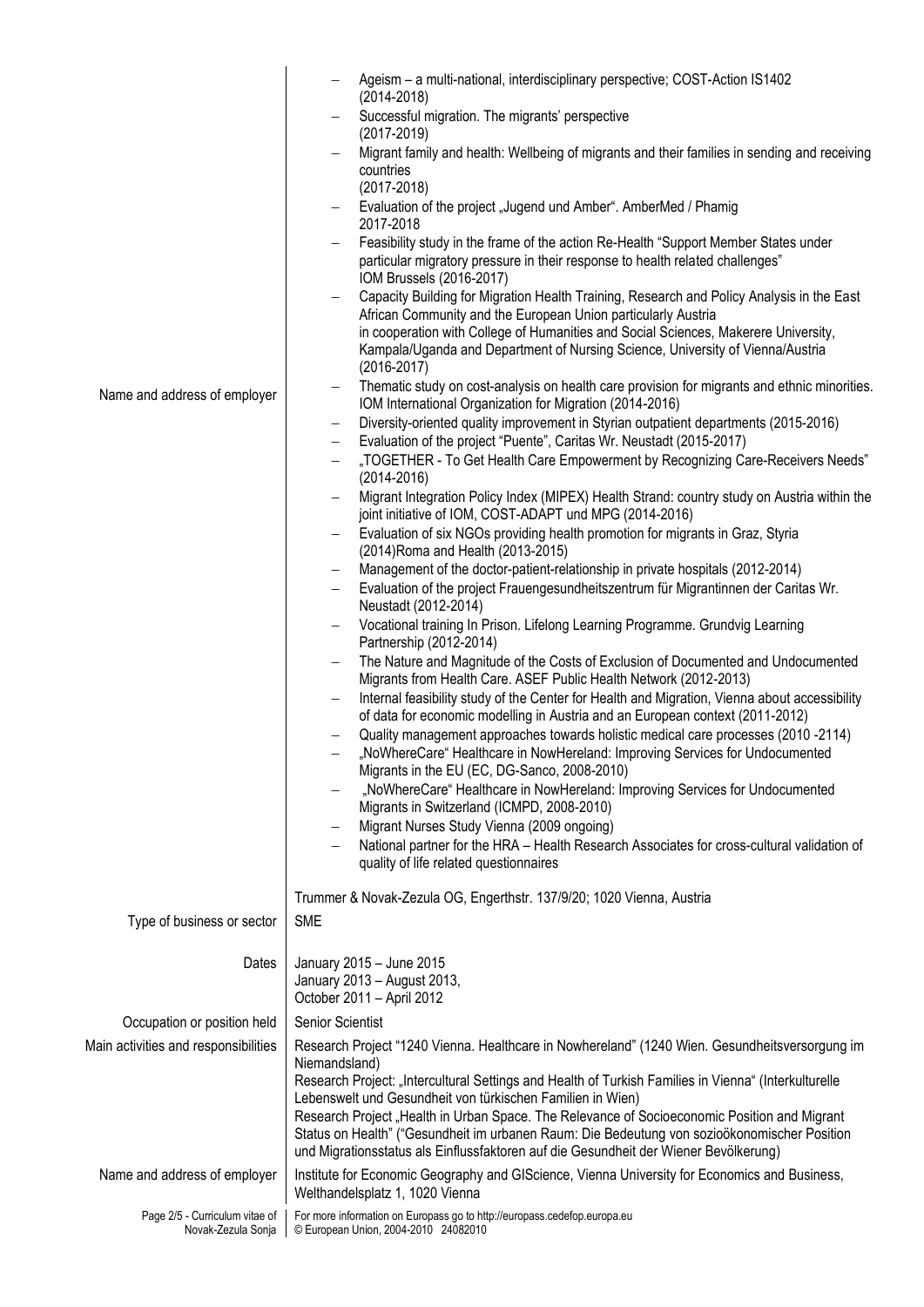Type of business or sector  $\vert$  University

| Dates                                                | $2008 - 2011$                                                                                                                                                                                                                                                                                                                                                                                                                                                                                                                                                                                                                                                                                                                                                                                                                                                                                                                                                                                                                                                                                                                                                                                                                                                                                              |  |  |  |  |  |  |
|------------------------------------------------------|------------------------------------------------------------------------------------------------------------------------------------------------------------------------------------------------------------------------------------------------------------------------------------------------------------------------------------------------------------------------------------------------------------------------------------------------------------------------------------------------------------------------------------------------------------------------------------------------------------------------------------------------------------------------------------------------------------------------------------------------------------------------------------------------------------------------------------------------------------------------------------------------------------------------------------------------------------------------------------------------------------------------------------------------------------------------------------------------------------------------------------------------------------------------------------------------------------------------------------------------------------------------------------------------------------|--|--|--|--|--|--|
| Occupation or position held                          | Deputy Head of Center for Health and Migration                                                                                                                                                                                                                                                                                                                                                                                                                                                                                                                                                                                                                                                                                                                                                                                                                                                                                                                                                                                                                                                                                                                                                                                                                                                             |  |  |  |  |  |  |
| Main activities and responsibilities                 | Coordinator and Senior Scientist in the project "NoWhereCare" Healthcare in NowHereland: Improving<br>Services for Undocumented Migrants in the EU (DG-Sanco, 2008-2010; Grant Agreement 2006 333)<br>(http://www.nowhereland.info)<br>Development of scientific concepts, evaluation of models of contextualised good practice                                                                                                                                                                                                                                                                                                                                                                                                                                                                                                                                                                                                                                                                                                                                                                                                                                                                                                                                                                            |  |  |  |  |  |  |
| Name and address of employer                         | Center for Health and Migration, Danube University Krems, Office Vienna, Schikanedergasse 12,<br>1040 Vienna, Austria                                                                                                                                                                                                                                                                                                                                                                                                                                                                                                                                                                                                                                                                                                                                                                                                                                                                                                                                                                                                                                                                                                                                                                                      |  |  |  |  |  |  |
| Type of business or sector                           | University for continuing education                                                                                                                                                                                                                                                                                                                                                                                                                                                                                                                                                                                                                                                                                                                                                                                                                                                                                                                                                                                                                                                                                                                                                                                                                                                                        |  |  |  |  |  |  |
| Dates                                                | 1997 - 2008                                                                                                                                                                                                                                                                                                                                                                                                                                                                                                                                                                                                                                                                                                                                                                                                                                                                                                                                                                                                                                                                                                                                                                                                                                                                                                |  |  |  |  |  |  |
| Occupation or position held                          | Senior Scientist and member of the steering committee                                                                                                                                                                                                                                                                                                                                                                                                                                                                                                                                                                                                                                                                                                                                                                                                                                                                                                                                                                                                                                                                                                                                                                                                                                                      |  |  |  |  |  |  |
| Main activities and responsibilities                 | Scientific concept development, implementation, counselling and evaluation of projects and change<br>management processes as well as project management in the fields of<br>Migration and health<br>$\overline{\phantom{0}}$<br>Quality in health care, esp. organisational development<br>$\qquad \qquad -$<br>Patient orientation, empowerment and health literacy<br>-<br>Measuring health of staff<br>$\qquad \qquad -$<br>Interprofessional cooperation and management of interfaces<br>$\qquad \qquad -$<br>Health promotion in and through health care organisations<br>$\qquad \qquad -$<br>Transdisciplinary research<br>-<br>Evaluation research<br>$\qquad \qquad -$<br>Selected projects:<br>Diversity Management - Evaluation of projects in Viennese Hospitals (2007);<br>evaluation research<br>Healthy Hospital Workers - Development of a Health Monitoring System for Hospitals<br>(2005-2007) (http://www.trafo-research.at);<br>research and coordination of research<br>Subproject "Improving interpreting in clinical communication" in the European "Migrant<br>Friendly Hospital" project (www.mfh-eu.net) (2002-2005);<br>scientific coordination and evaluation<br>Austrian Network of Health Promoting Hospitals and Health Care Organisations;<br>coordination and counselling |  |  |  |  |  |  |
| Name and address of employer                         | Ludwig Boltzmann Institute for the Sociology of Health and Medicine, Rooseveltplatz 2, 1090 Vienna,<br>Austria                                                                                                                                                                                                                                                                                                                                                                                                                                                                                                                                                                                                                                                                                                                                                                                                                                                                                                                                                                                                                                                                                                                                                                                             |  |  |  |  |  |  |
| Type of business or sector                           | Research organisation                                                                                                                                                                                                                                                                                                                                                                                                                                                                                                                                                                                                                                                                                                                                                                                                                                                                                                                                                                                                                                                                                                                                                                                                                                                                                      |  |  |  |  |  |  |
| Dates                                                | 1993 - 1996                                                                                                                                                                                                                                                                                                                                                                                                                                                                                                                                                                                                                                                                                                                                                                                                                                                                                                                                                                                                                                                                                                                                                                                                                                                                                                |  |  |  |  |  |  |
| Occupation or position held                          | Junior Researcher                                                                                                                                                                                                                                                                                                                                                                                                                                                                                                                                                                                                                                                                                                                                                                                                                                                                                                                                                                                                                                                                                                                                                                                                                                                                                          |  |  |  |  |  |  |
| Main activities and responsibilities                 | Research and teaching in the fields of Sociological theory and Sociology of developing and<br>transformation countries<br>Organisation of congresses, workshops, lectures, excursions                                                                                                                                                                                                                                                                                                                                                                                                                                                                                                                                                                                                                                                                                                                                                                                                                                                                                                                                                                                                                                                                                                                      |  |  |  |  |  |  |
| Name and address of employer                         | Department for Sociology and Social Anthropology of the Friedrich-Alexander University Erlangen-<br>Nürnberg, Findelgasse 7, 90402 Nürnberg, Germany                                                                                                                                                                                                                                                                                                                                                                                                                                                                                                                                                                                                                                                                                                                                                                                                                                                                                                                                                                                                                                                                                                                                                       |  |  |  |  |  |  |
| Type of business or sector                           | University                                                                                                                                                                                                                                                                                                                                                                                                                                                                                                                                                                                                                                                                                                                                                                                                                                                                                                                                                                                                                                                                                                                                                                                                                                                                                                 |  |  |  |  |  |  |
| Dates                                                | 1992 - 1993                                                                                                                                                                                                                                                                                                                                                                                                                                                                                                                                                                                                                                                                                                                                                                                                                                                                                                                                                                                                                                                                                                                                                                                                                                                                                                |  |  |  |  |  |  |
| Occupation or position held                          | Junior Researcher                                                                                                                                                                                                                                                                                                                                                                                                                                                                                                                                                                                                                                                                                                                                                                                                                                                                                                                                                                                                                                                                                                                                                                                                                                                                                          |  |  |  |  |  |  |
| Main activities and responsibilities                 | Research in the field of university evaluation<br>Project management<br>$\qquad \qquad -$                                                                                                                                                                                                                                                                                                                                                                                                                                                                                                                                                                                                                                                                                                                                                                                                                                                                                                                                                                                                                                                                                                                                                                                                                  |  |  |  |  |  |  |
| Name and address of employer                         | Institute for Applied Sociology; Lerchenfelderstr. 36, 1080 Vienna, Austria                                                                                                                                                                                                                                                                                                                                                                                                                                                                                                                                                                                                                                                                                                                                                                                                                                                                                                                                                                                                                                                                                                                                                                                                                                |  |  |  |  |  |  |
| Type of business or sector                           | Research organisation                                                                                                                                                                                                                                                                                                                                                                                                                                                                                                                                                                                                                                                                                                                                                                                                                                                                                                                                                                                                                                                                                                                                                                                                                                                                                      |  |  |  |  |  |  |
| Page 3/5 - Curriculum vitae of<br>Novak-Zezula Sonja | For more information on Europass go to http://europass.cedefop.europa.eu<br>© European Union, 2004-2010 24082010                                                                                                                                                                                                                                                                                                                                                                                                                                                                                                                                                                                                                                                                                                                                                                                                                                                                                                                                                                                                                                                                                                                                                                                           |  |  |  |  |  |  |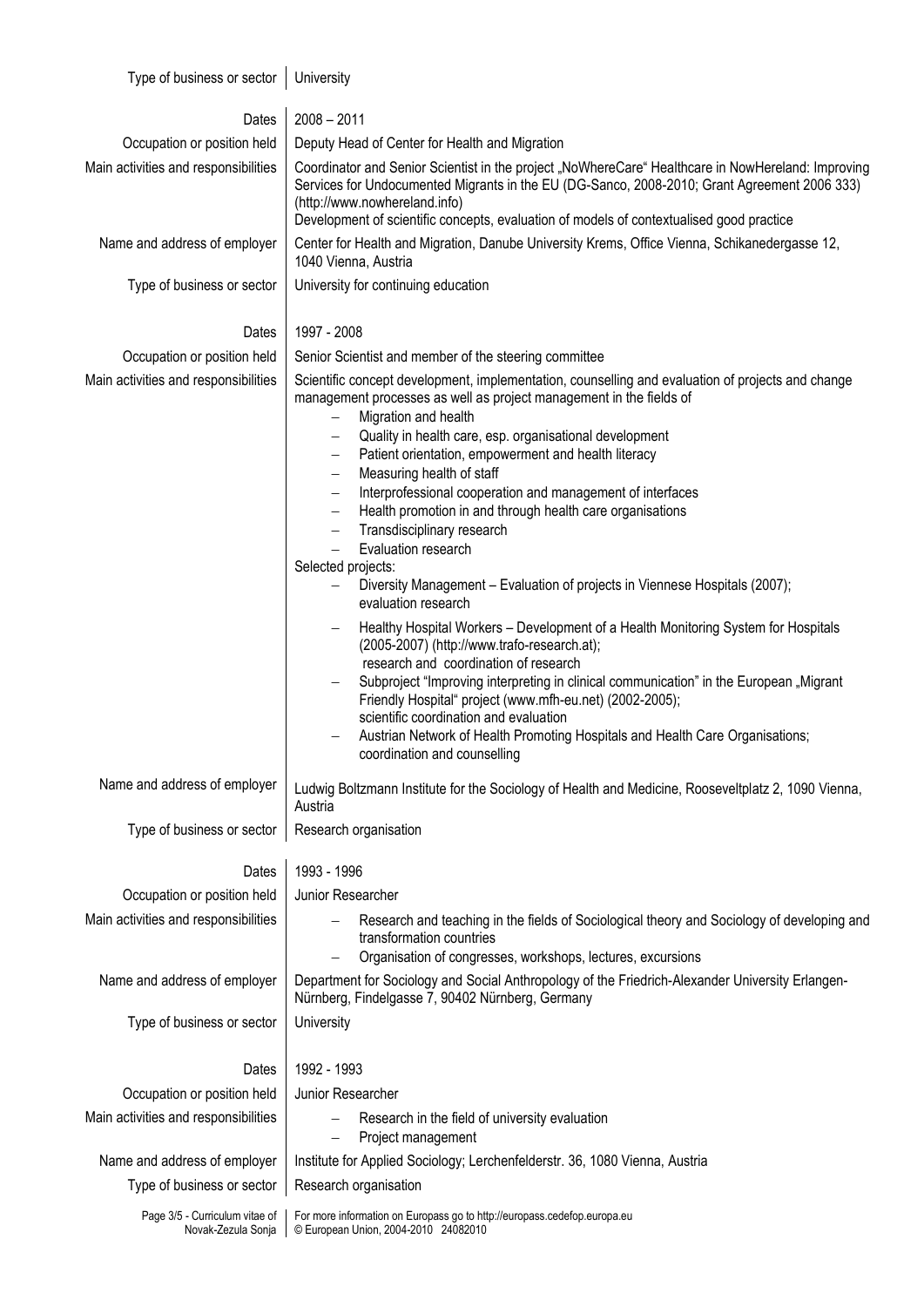## **Education and training** Dates | 2006 - 2007 Title of qualification awarded  $\parallel$  Mediator, listed at the Austrian Ministry for Justice Principal subjects/occupational skills covered Mediation and Conflict Management Name and type of organisation providing education and training ARGE Bildungsmanagement Wien Dates 1996 - 1997 Title of qualification awarded  $\parallel$  PhD in Philosophy Principal subjects/occupational skills covered Empirical study on communication between team members on a hospital ward Name and type of organisation providing education and training University of Vienna, Austria Level in national or international classification ISCED 6 Dates 1986 - 1991 Title of qualification awarded  $\parallel$  Master of Socioeconomic Sciences Principal subjects/occupational skills covered Sociology and Communicational Sciences Name and type of organisation providing education and training University of Vienna, Austria Level in national or international classification ISCED 5A **Personal skills and competences** Mother tongue **German**

Other languages  $Self-assessmen$ **European level (\*)** 

| essment     |                                                          | Understanding   |                |                 |    | <b>Speaking</b>    |                |                   |     | Writing         |  |
|-------------|----------------------------------------------------------|-----------------|----------------|-----------------|----|--------------------|----------------|-------------------|-----|-----------------|--|
| n level (*) |                                                          | Listening       |                | Reading         |    | Spoken interaction |                | Spoken production |     |                 |  |
| English     | C <sub>2</sub>                                           | Proficient user | C <sub>2</sub> | Proficient user | C1 | Proficient user    | C <sub>1</sub> | Proficient user   | C11 | Proficient user |  |
|             | (*) Common European Framework of Reference for Languages |                 |                |                 |    |                    |                |                   |     |                 |  |

Social skills and competences | Good communication skills, gained through my work with teams, practice and research partners, students Good ability to adapt to multicultural environments, gained through my work with partners with diverse

organisational, ethnic, cultural background and through a culturally diverse circle of friends Team spirit

Good conflict management and mediation skills; gained through training and everyday professional and private life